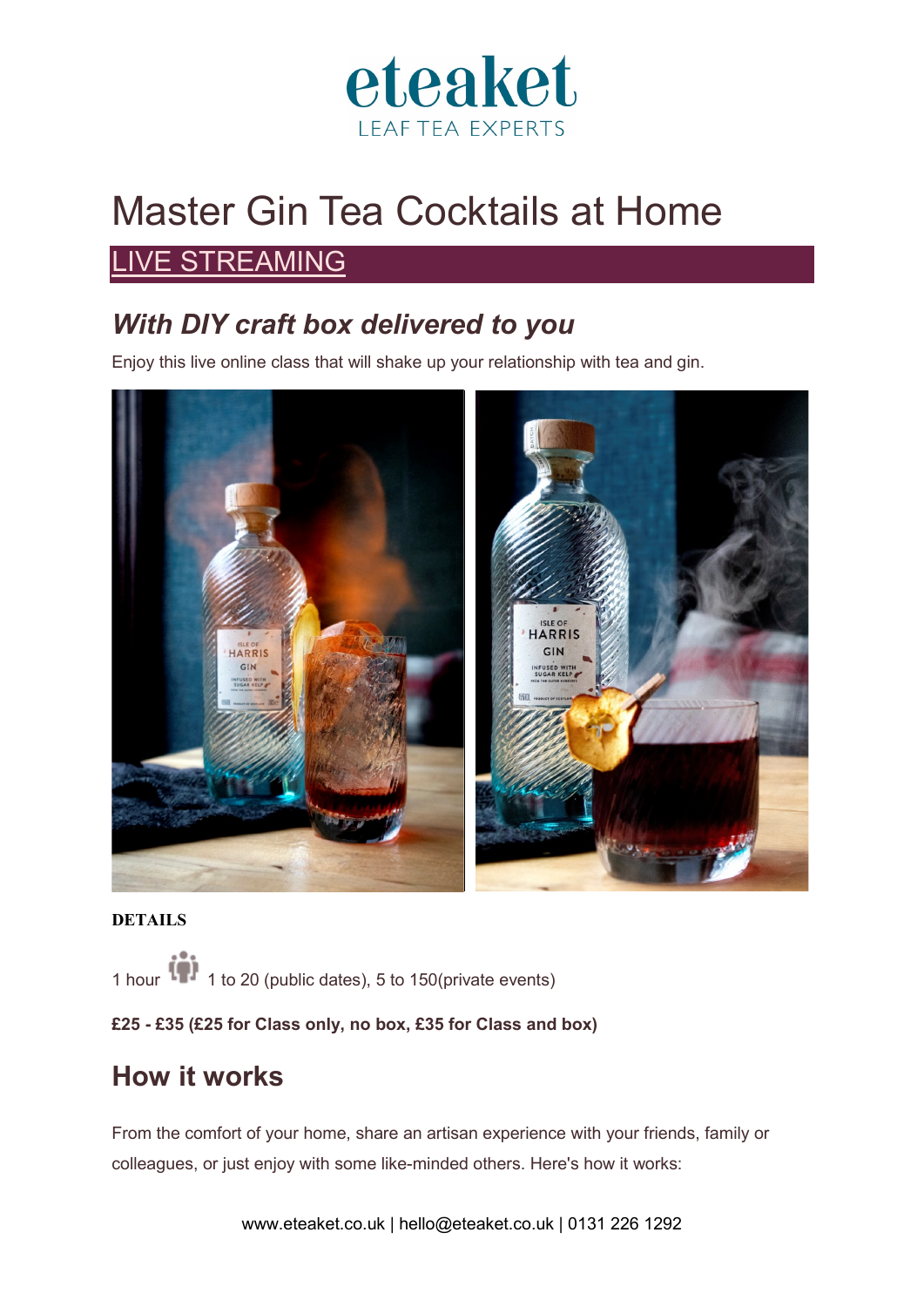

- 1. **Book or Request your preferred time**
- 2. **We'll deliver a box of teas to you** this is a physical DIY craft box containing the materials you'll need. UK shipping is free, and you'll get your box delivered in time for your class. We can ship worldwide.
- 3. **Enjoy the online class**. You'll receive a link to a Zoom meeting. On the day of the class, use that link to join the class. Class sizes are kept small, so you can easily ask questions and get immediate responses. Zoom is free and easy to use, on any device. You're in control of your privacy - you can mute yourself and hide your webcam if and when you prefer.

## **What you'll do**

Master the art of tea cocktails with this indulgent virtual Isle of Harris Gin Tea cocktail masterclass from well-loved Scottish leaf tea experts, eteaket Tea.

Spice up your nights and learn some new skills as eteaket's Founder, Erica, teaches you how to make three delectable Isle of Harris Gin Tea cocktails. Shut out the outside world and have some fun learning new skills and recipes.

Erica will introduce you to the teas and the stories behind them and together, you will muddle, stir and sip some delicious and spirited creations. She will explain the art of cold brewing tea and other tea beverages like tea lattes so you'll be able to create your own concoctions.

Don't worry if you're a DIY cocktail beginner, this online class is designed for mixology newbies. By the end of the class, you'll understand the fundamentals of using tea as a base for all sorts of beverages including tea cocktails and you'll have perfected three awesome recipes.

We'll also provide you with mocktail options. No alcohol or mixers are included in the delivery but you'll find a simple shopping list below. Please ensure you have these ingredients (or alternatives) to hand so we can make together. The joy is in being creative and using what you have at home!.

#### **Knowledge Required**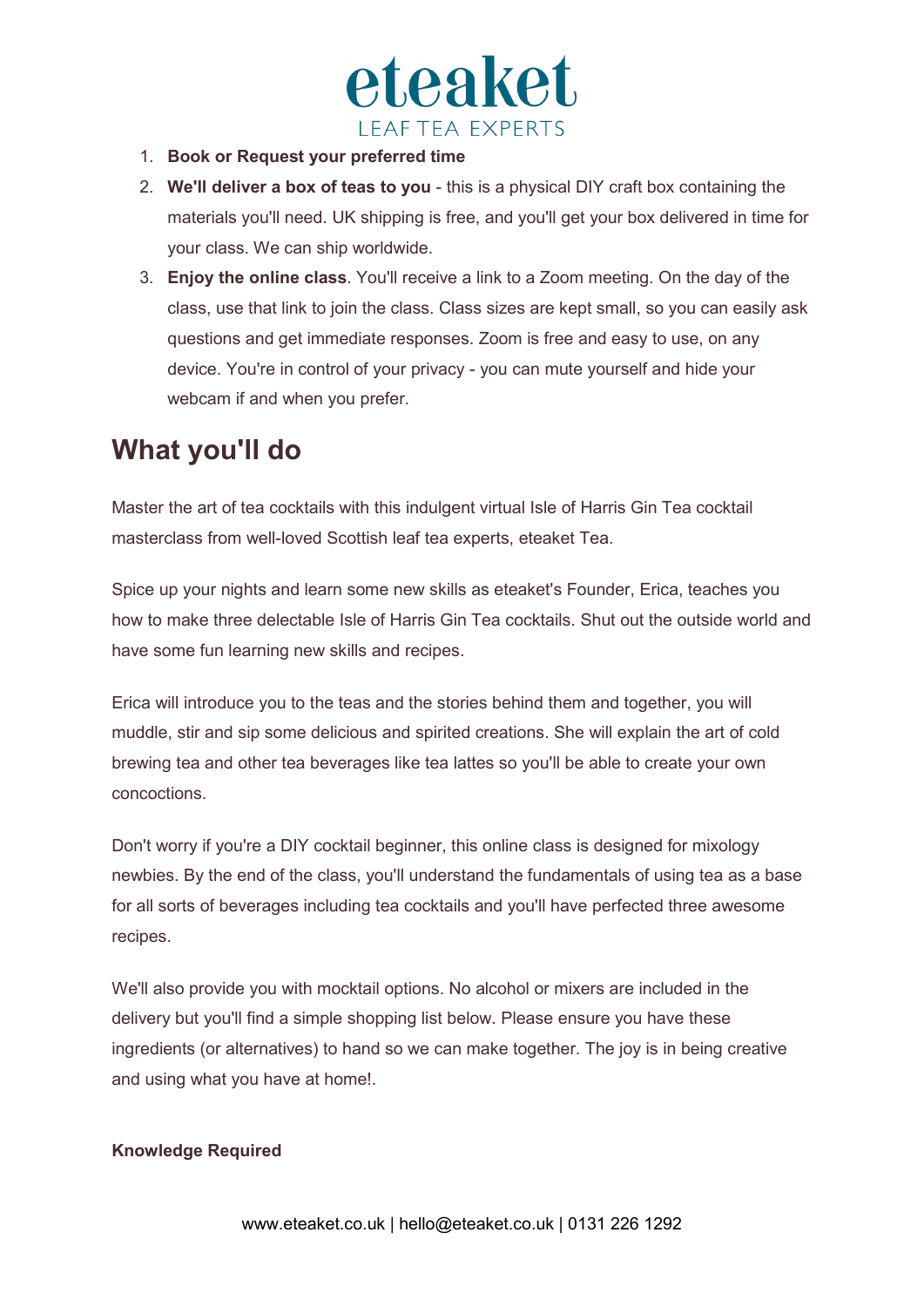

No previous knowledge or skill required.

#### **What you'll get in your craft box**

A selection of five different loose leaf teas (each approx 10g, enough for four servings of each tea):

- Isle of Harris Gin Tea (herbal infusion)
- Bollywood Dreams Chai (black tea)
- Tomatin Whisky Tea (black tea)
- Sea Buckthorn (fruit infusion)
- Positivitea (flavoured green tea)
- and a pack of Self-Fill Plastic-Free Tea Bags (50)

\*The products are valued at £17.70.

You'll also receive our Recipe Sheets and our Tea In Mind Card which includes a handy tea brewing table.

#### **What you'll need**

- Your box of teas and paper filters
- Ice
- Glassware x3
- 3 mugs or small jugs
- Flask of hot water
- Sugar Syrup, 50ml (50/50 boiling water and caster sugar)
- Isle of Harris Gin, 150ml (or alternative)
- Ginger Beer, 50ml
- Red Wine, 25ml
- Apple Juice, 25ml
- Marmalade, 1 tbsp
- Grapefruit twist (optional garnish)
- Lemon (1)

#### **To Book**

Email hello@eteaket.co.uk or call us on 0131 226 1292.